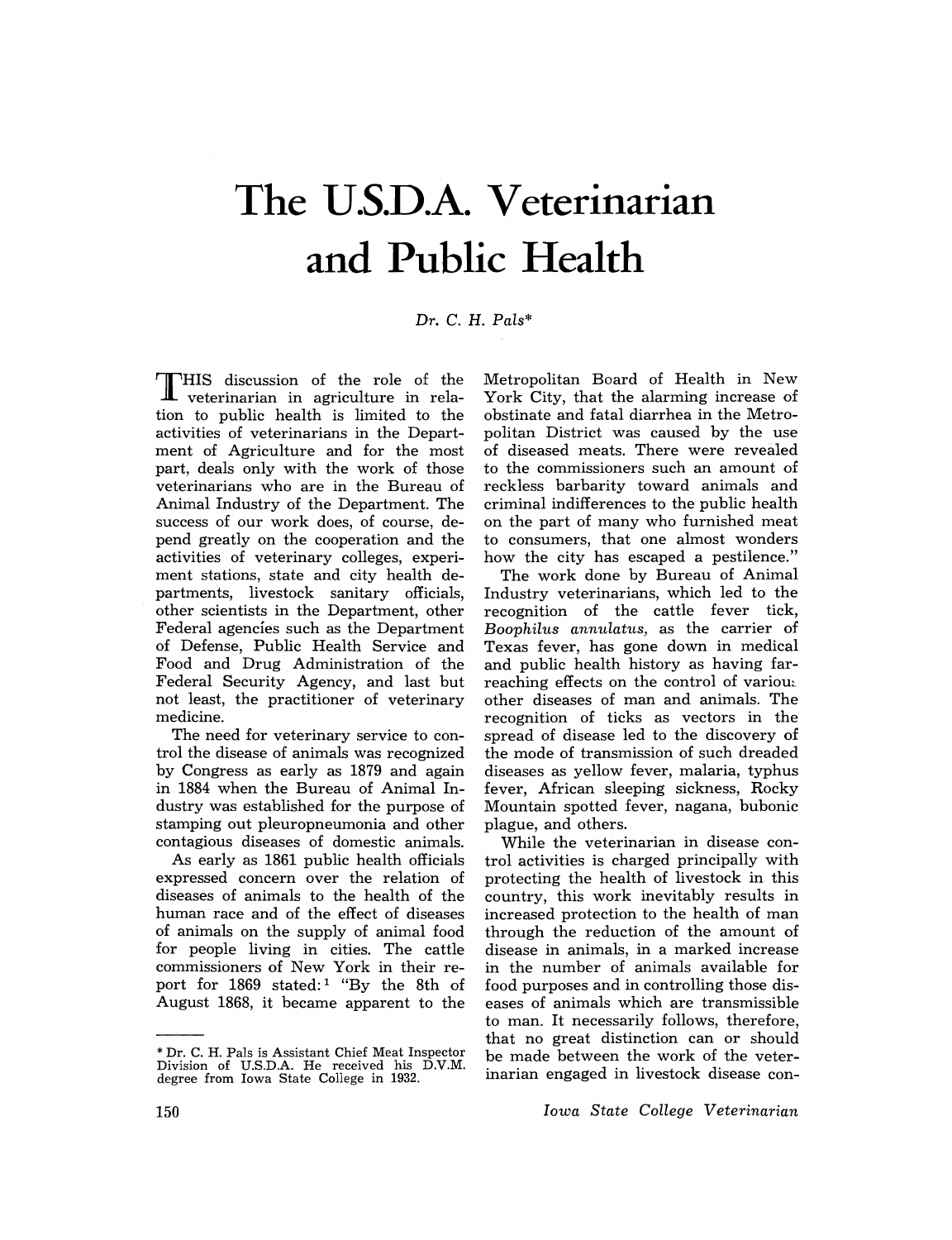trol and the veterinarian whose interest is principally in the public health field.

Nearly 200 veterinarians are employed by the Poultry Inspection Service of the Production and Marketing Administration of the Department to inspect dressed poultry for wholesomeness. This service is on a voluntary basis with the poultry packer reimbursing the Department for the cost of furnishing the inspection service. During the fiscal year 1950, the Federal Poultry Inspection Service inspected a total of 393,484,761 pounds of poultry, of which over 390,000,000 pounds were inspected and certified for wholesomeness, and nearly 3,000,000 pounds were condemned as being unfit for human food. It is estimated that less than 10 percent of the poultry consumed in the United States receives inspection by the Federal Poultry Inspection Service.

The Federal laws which provide for the control and eradication of livestock diseases by the Bureau of Animal Industry refer both to "domestic animals" and "livestock." Because of this limitation, responsibility for the control of disease of dogs is handled by the U. S. Public Health Service of the Federal Security Agency and those of wild animals by the Fish and Wildlife Service of the Department of the Interior.

#### **Tuberculosis**

The work of veterinarians in practically eliminating bovine tuberculosis has had a notable effect on the incidence of this disease in our human population. Reports from some European countries indicate that tuberculosis in cattle is found in as high as 30-50 percent of the cattle population, whereas in the United States, the incidence of this disease has been reduced to less than 0.2 of 1 percent. The largest number of reacting cattle ever found in the United States was 4.9 percent in 1918. During the past 10 years between 8 and 12 million cattle have been tuberculin tested each year.<sup>2</sup>

It is rare, indeed, to see an American child with a hunch back as a result of infection with bovie tuberculosis. Virtual eradication of this disease in cattle has nearly eliminated one very important source of infection in children and of adults who might be exposed to the infection through direct contact or consumption of milk from tuberculous cattle.

Avian tuberculosis continues to be a problem but real progress has also been made in this field. Avian tuberculosis is readily transmitted from poultry to swine. It is estimated that 95 percent of all swine tuberculosis is due to the avian type of the disease. Under Federal meat inspection, retentions of swine on account of tuberculosis have, however, been reduced from 15.2 percent of hogs slaughtered in 1924, to 5.6 percent in  $1949.^2$ "Retentions" are those carcasses showing either slight or extensive lesions of tuberculosis for which condemnations are made of parts of carcasses or entire carcasses. This reduction in avian tuberculosis is due largely to educational work done by veterinarians who urged the destruction of all diseased birds and im-<br>proved poultry husbandry practices husbandry practices whereby hens are kept for only one laying season. Very little avian tuberculosis is found in chickens under 1 year of age. When birds are retained beyond the first year of age for breeding purposes, an annual tuberculin test is recommended by the National Poultry Improvement Plan. All reactors should, of course, be removed from the flock and slaughtered.

Brucellosis is another disease of domestic animals readily transmitted to man. The importance of this disease is further emphasized when it is realized that eradication of the disease from domestic animals would eliminate the only source of infection to man.

#### **Quarantine**

Laws have been passed $3$  which provide for the quarantine of diseased animals to prevent the spread of disease. This control has been more effective than with our human population. For example, a person with tuberculosis in the transmissible stage may travel from New York to California, eating in the dining car, visiting in the club car and sleeping in the same bed which will be used by someone else the next night, all of this without being followed by adequate cleaning and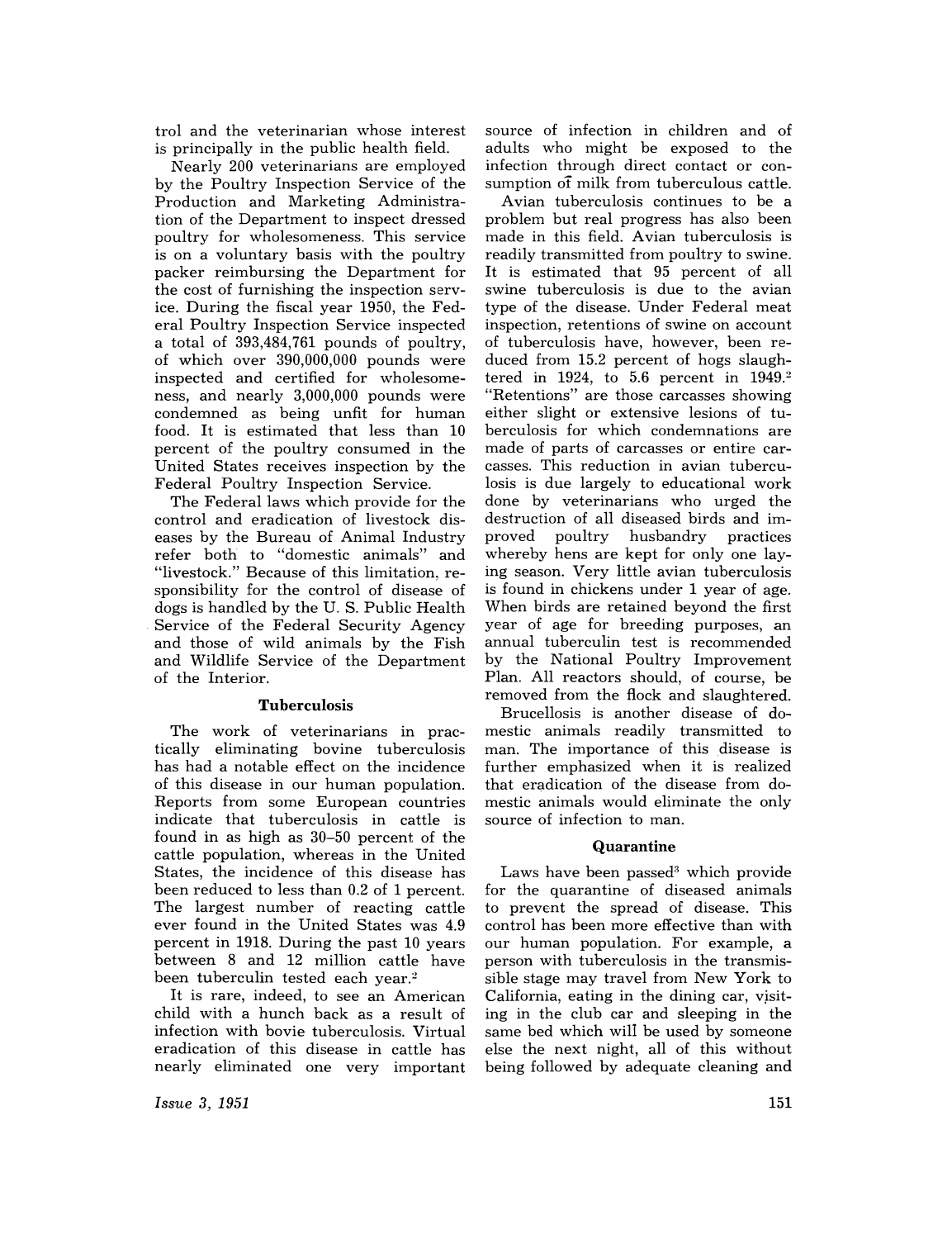disinfection. If however, a tuberculous cow were to travel from one state to another, she would be in strict quarantine and the car in which she traveled would be thoroughly cleaned and disinfected under the supervision of a Department of Agriculture veterinarian or his assistant. The control which veterinarians have over the movement of diseased livestock probably accounts in great part for the success we have had in controlling animal diseases. Animals which move from state to state are inspected to assure freedom from communicable diseases. In cooperation with the Veterinary Livestock Services of the various states, very effective procedures have been established to provent the spread of diseases of animals.

Animals brought into this country from foreign countries, in addition to being accompanied by health certificates, are given a rigid inspection and those from most countries of the world are required to remain in quarantine until such time as we have assurance that no communicable diseases are being carried by the animals. On a recent shipment of camels from Egypt which were intended for distribution to 20 zoological parks in this country, ticks were found which are known to be carriers of East Coast fever and other diseases transmissable to man. These ticks, non-existent in North America, were destroyed at the port of entry before the camels were released from quarantine.

# **Breaking the** Cycle

Internal and external parasites of animals cause great economic losses. Department of Agriculture veterinarians are constantly on the alert to detect those parasites which are known to effect our livestock economy seriously. Some of these parasites, notably the cystic form of the tapeworms of man, *Taenia solium,*  and *Taenia saginata,* are frequently found in the muscles of hogs and cattle respectively. Breaking the cycle from man to animal, and animal to man, leads to effective control of this parasite in man. Erysipeloid infection in man is caused by the same organisms that cause erysipelas in hogs. Vaccines have been pre-

pared and are permitted to be used under licenses to control this serious disease of hogs.

## **Foreign Restrictions**

As early as 18791 certain foreign countries began to place restrictions on the entry of animals and meat from the United States. That year Great Britain put into effect a restriction that American cattle be slaughtered within 10 days upon the docks where they were landed and Italy and Austria-Hungary prohibited the importation of American pork alleging the presence of trichinae. In the years that followed, several other countries joined in placing restrictions on the importation of American meat. In order to meet the objections of these countries, Congress enacted the first meat inspection legislation which was approved August 30, 1890.1 This legislation provided for the inspection of salted pork and bacon intended for export and the inspection of export cattle, sheep, swine, and other ruminants. Since this law did not provide for the post mortem inspection of meat animals, it was not acceptable to several foreign countries, and the law of March 3, 1891<sup>1</sup> was enacted which provided also for post mortem inspection.

The laws of 1890 and 1891 afforded little protection to the American meat consuming public. As the result of a great public clamor for protection against the appalling conditions reported to exist in meat packing plants, President Theodore Roosevelt directed a thorough investigation of conditions in the meat packing industry. This was followed by passage of the Meat Inspection Act of 19064 which provided that all meat and meat food products for sale in interstate or foreign commerce must be prepared in establishments inspected by inspectors appointed for that purpose. This law authorized the Secretary of Agriculture to have all animals examined and inspected before being sent to slaughter as well as providing for a thorough post mortem inspection of all animals which had been passed on ante mortem inspection. This law also provided for sanitary controls and for examinations which would assure the sale of

*Iowa State Colle:::e Veterinarian*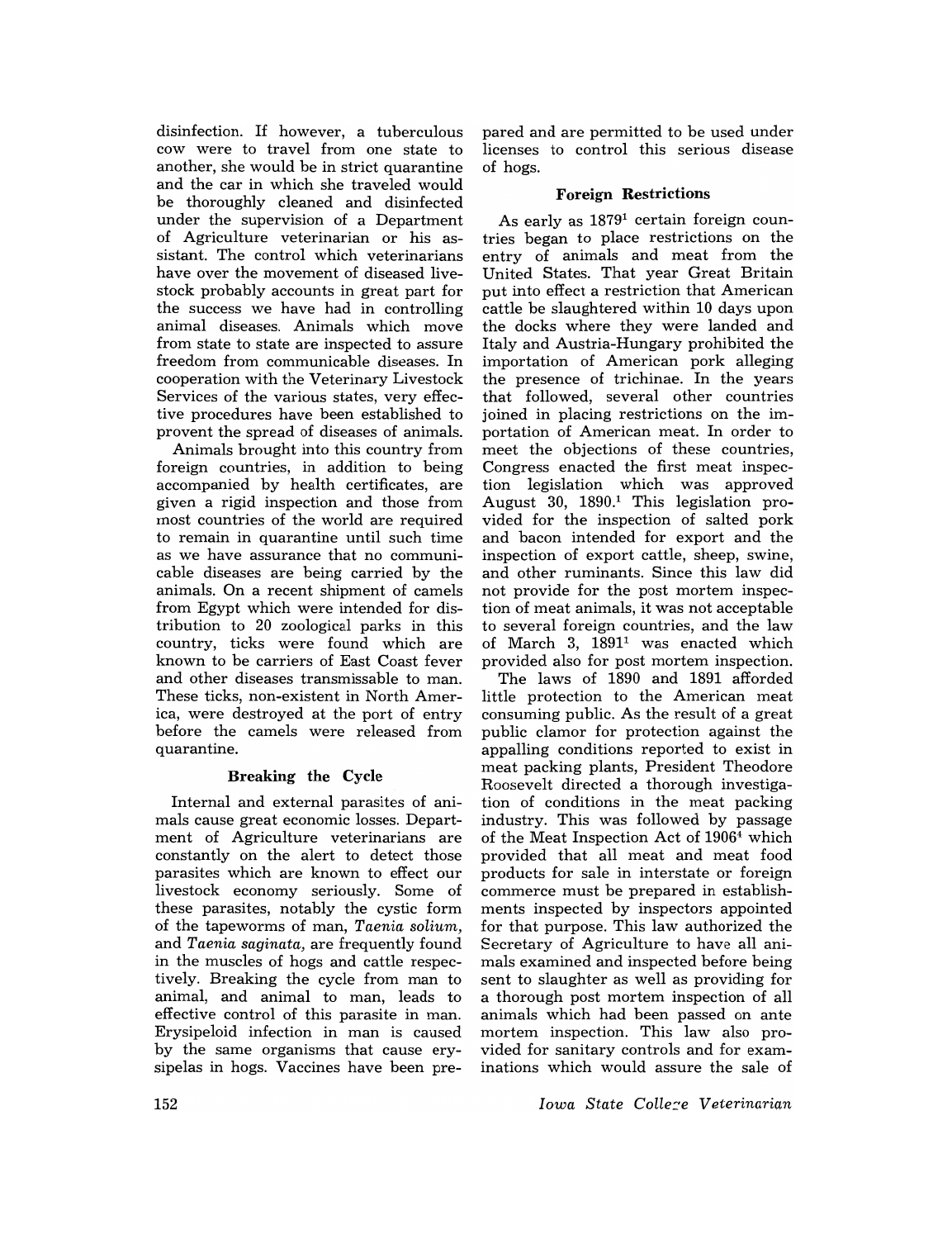only such meat as is clean, sound, wholesome, free from adulteration, and truthfully labeled.

The Federal control does not extend to meat packing plants that confine their sales to the state in which the product is prepared. During the last fiscal year, $5$ however, over 77 percent of all cattle, calves, sheep, and swine slaughtered commercially were under the supervision of the Federal Meat Inspection Service. Some of the 23 percent of animals slaughtered commercially, but not under Federal inspection, do receive ante mortem and post mortem inspection by veterinarians, but there are still many sections of our country where there is no inspection whatsoever or the inspection is inadequate. This constitutes a real challenge to public health officials and those officials concerned with the health of animals.

#### **Condemnations**

A review of the annual report of the Federal Meat Inspection Service reveals the wide range of conditions which may cause meat to be unfit for human food. Many of the conditions found would be unnoticed by the untrained person. Time will not permit mention of all of these conditions but some of the outstanding observations are worthy of mention. During the past year, $5$  over 300,000 animals were condemned in their entirety as being totally unfit for human food. Among the degenerative and dropsical conditions observed, emaciation causes the condemnation of thousands of carcases each year. The conditions causing the largest number of condemnations are pleurisy and pneumonia. For reporting purposes, these conditions are not separated. Over 63,000 animals were condemned last year on post mortem inspection for pleurisy or pneumonia. Malignant neoplasms also cause a large number of condemnations, particularly in cattle. Over 7,000 cattle carcasses were condemned on post mortem inspection because of malignant neoplasms. Nearly 2,000,000 parts of carcasses such as heads, hams, and shoulders were condemned during the year because of conditions which would make them unfit for human food. Over 1,600,000

*Issue* 3, 1951

cattle and calf livers were condemned and destroyed. In addition to this product, several million hog and sheep livers were also condemned.

When carcasses or parts of carcasses are condemned for being unfit for human food, they are destroyed for food purposes. This is usually accomplished by thorough cooking in specially separated inedible product rooms and the cooked product decharacterized. The condemned material may be incinerated or thoroughly slashed and decharacterized with such materials as crude carbolic acid. The destruction of such diseased materials is assurance that the disease organisms have come to the end of the road and will not be spread to man or other animals.

#### **Trichinosis**

The existence of trichinae in pork has long been recognized. Sensational and exaggerated reports concerning the extent of trichinosis in the United States in the late 19th century served to limit the acceptance of our pork in foreign countries. From 1890 to 1906 trichinoscope examinations were made of pork prepared for export. Because a negative finding could not be accepted as assuring freedom from trichinae, this system of inspection has not been used since that time. Such products as fresh unsmoked sausage containing pork muscle tissue and other products, such as ham and bacon which are well cooked in the home or elsewhere before being served, are not required to be treated to destroy possible live trichinae. All products containing pork muscle tissue including pork hearts and pork livers, which are of a kind which may be eaten without further cooking are required to be treated by one of the methods which are known to destroy any possible live trichinae. Pork cuts, such as hams and pork shoulder picnics which are subjected to heating at sufficiently high temperature to impart a partially cooked appearance to the meat and such products as bologna and frankfurters fall in the category of products which are made safe. While heating to at least 137°F. is the most commonly